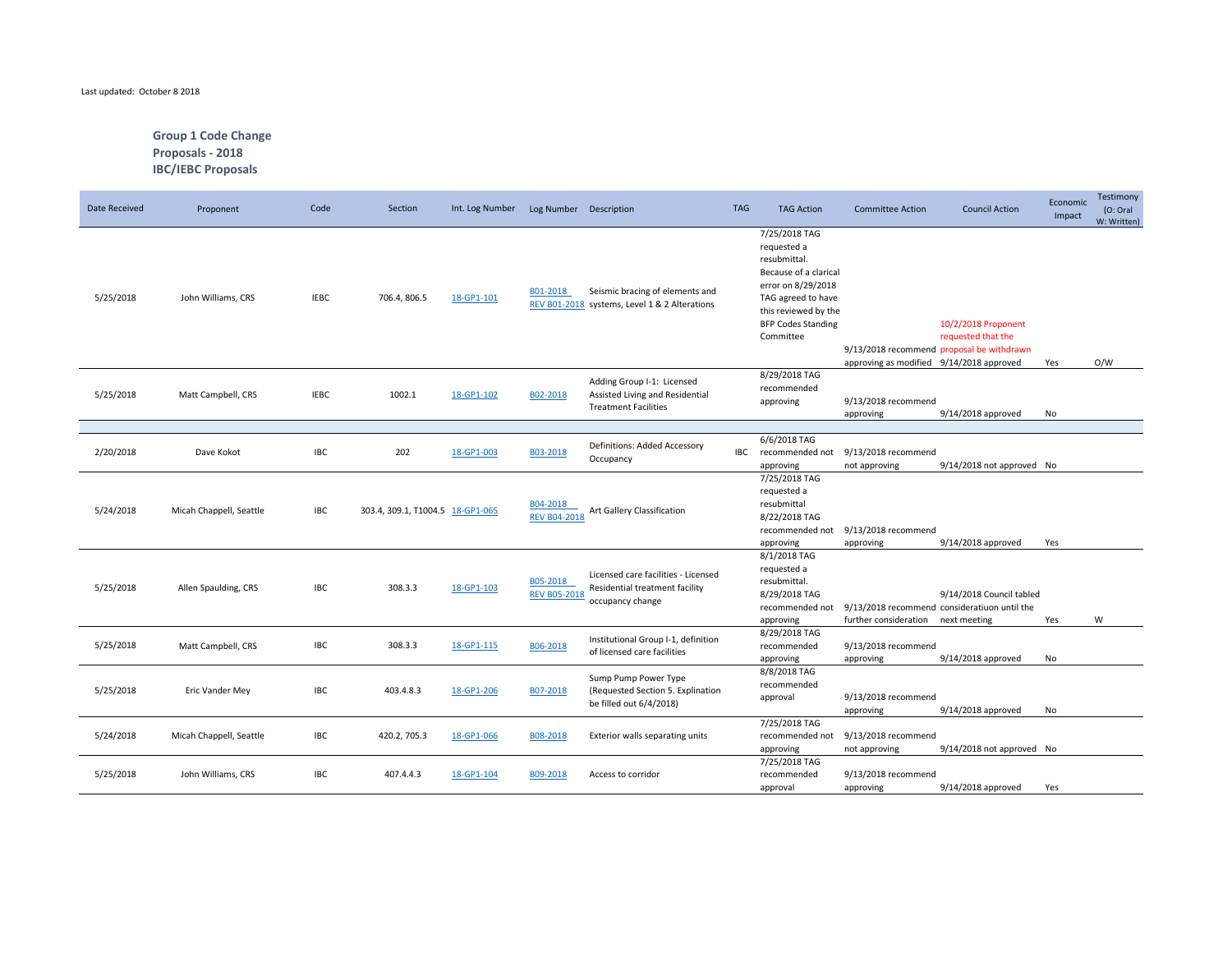| Date Received | Proponent                                  | Code       | Section                      | Int. Log Number | Log Number Description            |                                           | <b>TAG</b> | <b>TAG Action</b>                                                                                                                                            | <b>Committee Action</b>                                                                          | <b>Council Action</b>                                                                    | Economic<br>Impact | Testimony<br>(O: Oral)<br>W: Written) |
|---------------|--------------------------------------------|------------|------------------------------|-----------------|-----------------------------------|-------------------------------------------|------------|--------------------------------------------------------------------------------------------------------------------------------------------------------------|--------------------------------------------------------------------------------------------------|------------------------------------------------------------------------------------------|--------------------|---------------------------------------|
| 5/25/2018     | John Williams, CRS Allan<br>Spaulding, CRS | <b>IBC</b> | 420.2                        | 18-GP1-105      | REV B10-2018 facilities           | B10-2018 Fire Partitions in licensed care |            | 8/1/2018 TAG<br>requested a<br>resubmittal.<br>8/29/2018 TAG<br>requested a re-<br>resubmital for<br>review by the BFP<br><b>Codes Standing</b><br>Committee | 9/13/2018 recommend<br>Council review further<br>consideration with a<br>nutral<br>the Committee | 9/14/2018 Council tabled<br>recommendation from consideratiuon until the<br>next meeting | Yes                |                                       |
| 5/25/2018     | Todd Thayer, Rushing                       | IBC        | 427                          | 18-GP1-207      | B11-2018                          | <b>Electrical Vehicle Charging</b>        |            | 8/22/2018 TAG<br>recommended not<br>approving                                                                                                                | 9/13/2018 recommend<br>not approving                                                             | 9/14/2018 not approved No                                                                |                    |                                       |
| 5/17/2018     | Lee Kranz, WABO TCD                        | IBC        | 503.1.4                      | 18-GP1-028      | B12-2018                          | Occupied roofs                            |            | 6/20/2018 TAG<br>recommended<br>approval and again<br>on 7/18/2018                                                                                           | 9/13/2018 recommend<br>approving                                                                 | 9/14/2018 approved                                                                       | No                 |                                       |
| 5/24/2018     | Micah Chappell, Seattle                    | IBC        | 504.4                        | 18-GP1-067      | B13-2018                          | Number of Stories                         |            | 8/1/2018 TAG<br>approving                                                                                                                                    | recommended not 9/13/2018 recommend<br>not approving                                             | 9/14/2018 not approved No                                                                |                    |                                       |
| 2/20/2018     | Dave Kokot                                 | <b>IBC</b> | 504.4.1 & 909.6.3 18-GP1-004 |                 | B14-2018<br>REV B14-2018 increase | Stair-enclosure pressurization            | IBC        | 6/6/2018 TAG<br>recommended not<br>approving as<br>submitted. The re-<br>resubmital will be<br>reviewed by the BFP<br><b>Codes Standing</b><br>Committee.    | 9/13/2018 recommend<br>approving                                                                 | 9/14/2018 approved                                                                       | Yes                | W                                     |
| 5/25/2018     | Allen Spaulding, CRS                       | <b>IBC</b> | 504.4.1                      | 18-GP1-106      | B15-2018<br>REV B15-2018 increase | Stair-enclosure pressurization            |            | 8/1/2018 TAG<br>requested staff to<br>modify proposal to<br>address all I-1<br>(strike "Condition<br>2"). TAG<br>recommended<br>approval                     | 9/13/2018 recommend<br>approving                                                                 | 9/14/2018 approved                                                                       | No                 |                                       |
| 5/17/2018     | Lee Kranz, WABO TCD                        | <b>IBC</b> | 505.2.3                      | 18-GP1-029      | B16-2018                          | Mezzanine - Openness                      |            | 6/20/2018 TAG<br>recommended not<br>approving and again<br>on 7/18/2018                                                                                      | 9/13/2018 recommend<br>not approving                                                             | 9/14/2018 not approved No                                                                |                    |                                       |
| 5/25/2018     | Eric Vander Mey                            | <b>IBC</b> | 509 Table                    | 18-GP1-208      | B17-2018                          | Incidental uses                           |            | 7/18/2018 TAG<br>recommended not<br>approving                                                                                                                | 9/13/2018 recommend<br>not approving                                                             | 9/14/2018 not approved No                                                                |                    |                                       |
| 5/17/2018     | Lee Kranz, WABO TCD                        | <b>IBC</b> | 510.2                        | 18-GP1-030      | B18-2018                          | Horizontal Separation - Interior<br>Stair |            | 6/20/2018 TAG<br>recommended<br>approval and again<br>on 7/18/2018                                                                                           | 9/13/2018 recommend<br>approving                                                                 | $9/14/2018$ approved                                                                     | Yes                |                                       |
| 5/25/2018     | Allen Spaulding, CRS                       | <b>IBC</b> | 510.2                        | 18-GP1-107      | B19-2018                          | Condition 6 Podium buildings              |            | 8/1/2018 TAG<br>recommended<br>approval                                                                                                                      | 9/13/2018 recommend<br>approving                                                                 | 9/14/2018 approved                                                                       | No                 |                                       |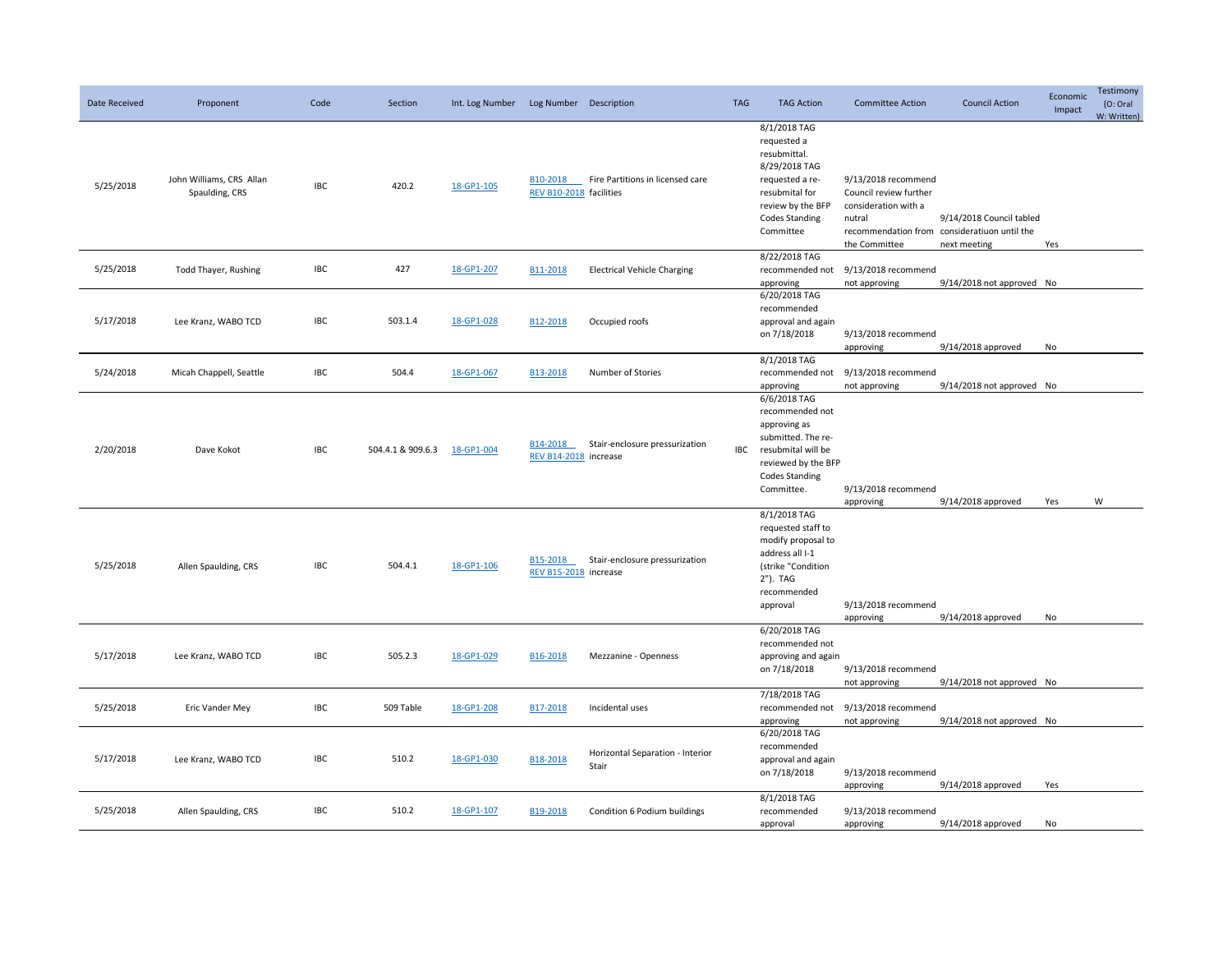| Date Received | Proponent           | Code       | Section          | Int. Log Number | Log Number Description          |                                                                                                                                                             | <b>TAG</b> | <b>TAG Action</b>                                                                                                                                      | <b>Committee Action</b>                                              | <b>Council Action</b>                    | Economic<br>Impact | Testimony<br>(O: Oral<br>W: Written) |
|---------------|---------------------|------------|------------------|-----------------|---------------------------------|-------------------------------------------------------------------------------------------------------------------------------------------------------------|------------|--------------------------------------------------------------------------------------------------------------------------------------------------------|----------------------------------------------------------------------|------------------------------------------|--------------------|--------------------------------------|
| 2/9/2018      | Lee Kranz, WABO TCD | <b>IBC</b> | 510.5            | 18-GP1-001      | B20-2018                        | Group R-1 and R-2 buildings of<br>Type IIIA construction - Update<br>IBC 510.5 to account for deletion<br>of 504.2 (20' sprinkler increase)<br>in 2015 IBC. | <b>IBC</b> | 5/23/2018 TAG<br>Recommend<br>approval                                                                                                                 | 9/13/2018 recommend                                                  |                                          |                    |                                      |
| 5/17/2018     | Lee Kranz, WABO TCD | IBC        | 510.5            | 18-GP1-031      | B21-2018                        | Group R-1 and R-2 buildings of<br>Type IIIA construction - Group R<br>Height increase                                                                       |            | 6/20/2018 TAG<br>recommended<br>approval and again<br>on 7/18/2018                                                                                     | approving<br>9/13/2018 recommend<br>approving                        | 9/14/2018 approved<br>9/14/2018 approved | No<br>No           |                                      |
| 5/17/2018     | Lee Kranz, WABO TCD | <b>IBC</b> | 704.6.1          | 18-GP1-024      | B22-2018                        | Fire Resistive Construction<br>structural attachments                                                                                                       |            | 6/20/2018 TAG<br>recommended<br>approval and again<br>on 7/18/2018                                                                                     | 9/13/2018 recommend<br>approving                                     | 9/14/2018 approved                       | <b>No</b>          |                                      |
| 5/17/2018     | Lee Kranz, WABO TCD | <b>IBC</b> | 705              | 18-GP1-025      | B23-2018                        | Exterior walls & projections                                                                                                                                |            | 6/20/2018 TAG<br>recommended<br>approval and again<br>on 7/18/2018                                                                                     | 9/13/2018 recommend<br>approving                                     | 9/14/2018 approved                       | Yes                |                                      |
| 5/17/2018     | Lee Kranz, WABO TCD | IBC        | 706.6.1          | 18-GP1-026      | B24-2018<br><b>REV B24-2018</b> | <b>Stepped Buildings</b>                                                                                                                                    |            | 6/20/2018 TAG<br>recommended<br>proponent fix text<br>and tentative<br>approval and again<br>on 7/18/2018<br>8/22/2018 TAG<br>recommended<br>approving |                                                                      |                                          |                    |                                      |
| 5/17/2018     | Lee Kranz, WABO TCD | IBC        | 707.4, 1024.8    | 18-GP1-022      | B25-2018                        | Exit passageways                                                                                                                                            |            | 6/20/2018 TAG<br>recommended<br>approval and again<br>on 7/18/2018                                                                                     | 9/13/2018 recommend<br>approving<br>9/13/2018 recommend<br>approving | 9/14/2018 approved<br>9/14/2018 approved | No<br>Yes          |                                      |
| 5/17/2018     | Lee Kranz, WABO TCD | <b>IBC</b> | 707.5            | 18-GP1-027      | B26-2018                        | Continuity of Fire Barriers                                                                                                                                 |            | 7/18/2018 TAG<br>recommended<br>approval                                                                                                               | 9/13/2018 recommend<br>approving                                     | 9/14/2018 approved                       | No                 |                                      |
| 5/25/2018     | Eric Vander Mey     | IBC        | 713.13.4         | 18-GP1-209      | B27-2018                        | Chute Discharge Room                                                                                                                                        |            | 8/8/2018 TAG<br>approving                                                                                                                              | recommended not 9/13/2018 recommend<br>approving                     | 9/14/2018 approved                       | No                 |                                      |
| 5/25/2018     | Eric Vander Mey     | <b>IBC</b> | 713.13.7 NEW     | 18-GP1-210      | B28-2018                        | Waste and Linen Chutes                                                                                                                                      |            | 8/1/2018 TAG<br>recommended<br>approval                                                                                                                | 9/13/2018 recommend<br>approving                                     | 9/14/2018 approved                       | No                 |                                      |
| 5/25/2018     | Lee Krans, WABO     | IBC        | 717.5.2, 717.5.4 | 18-GP1-194      | B29-2018                        | Fire Barriers / Fire partitions -<br>Clarify requirements for<br>exception to install fire dampers<br>in fire barrier and fire partition<br>walls.          |            | 8/22/2018 TAG<br>recommended<br>approving                                                                                                              | 9/13/2018 recommend<br>approving                                     | 9/14/2018 approved                       | No                 |                                      |
| 5/25/2018     | Eric Vander Mey     | <b>IBC</b> | 717.6.1          | 18-GP1-211      | B30-2018                        | <b>Horizontal Assemblies</b>                                                                                                                                |            | 8/8/2018 TAG<br>approving                                                                                                                              | recommended not 9/13/2018 recommend<br>not approving                 | 9/14/2018 not approved No                |                    |                                      |
| 5/23/2018     | Ryan Pflueger       | IBC        | 806.1.1          | 18-GP1-051      | B31-2018                        | Decorative materials and trim -<br>General                                                                                                                  |            | 8/29/2018 TAG<br>recommended not<br>approving                                                                                                          | 9/13/2018 recommend<br>not approving                                 | 9/14/2018 not approved No                |                    |                                      |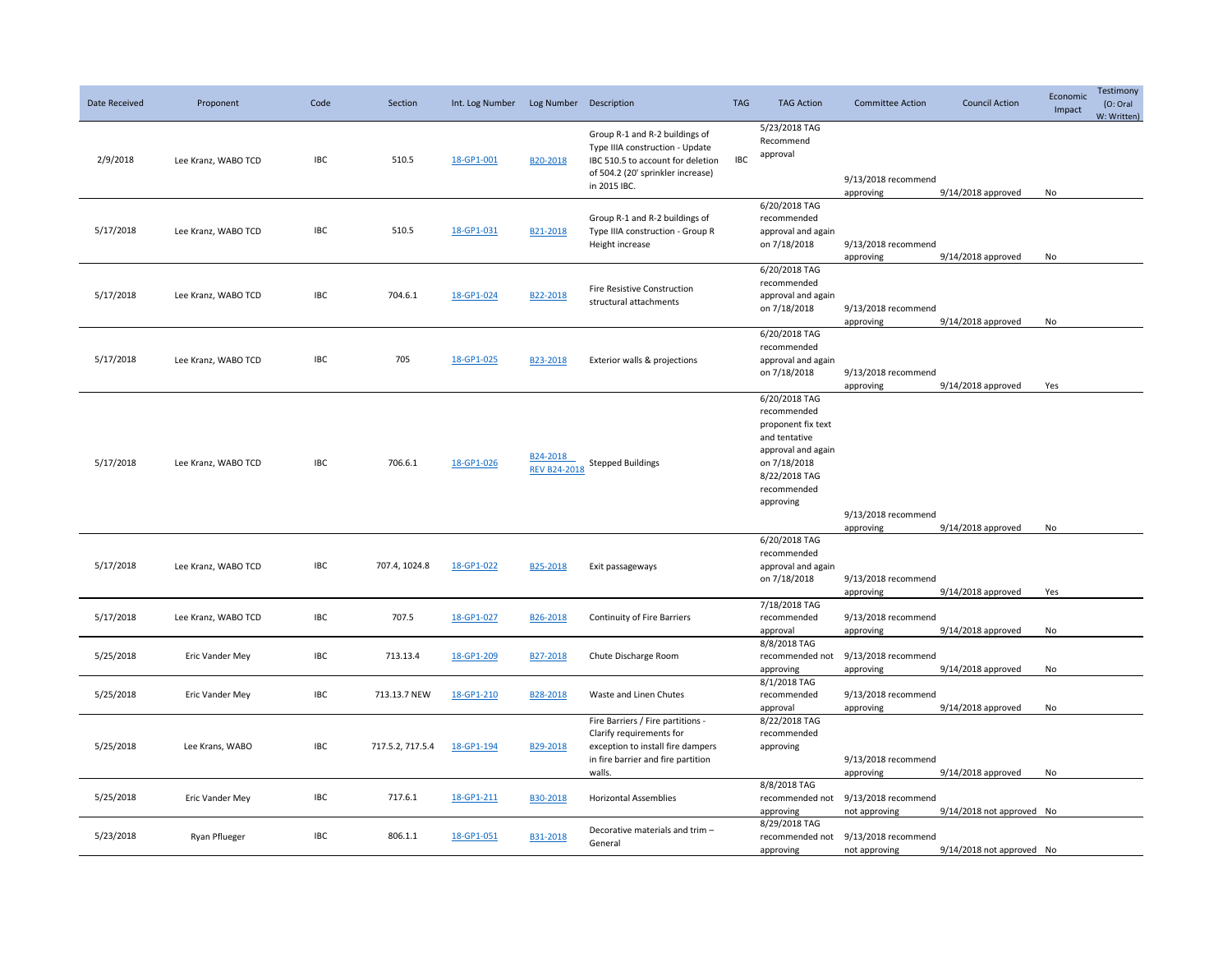| Date Received | Proponent               | Code       | Section      | Int. Log Number | Log Number Description          |                                                                   | <b>TAG</b> | <b>TAG Action</b>                                                                                                                                                   | <b>Committee Action</b>                          | <b>Council Action</b> | Economic<br>Impact | Testimony<br>(O: Oral<br>W: Written) |
|---------------|-------------------------|------------|--------------|-----------------|---------------------------------|-------------------------------------------------------------------|------------|---------------------------------------------------------------------------------------------------------------------------------------------------------------------|--------------------------------------------------|-----------------------|--------------------|--------------------------------------|
| 5/25/2018     | Clynn Wilkinson, CRS    | <b>IBC</b> | 903.2.6      | 18-GP1-108      | B32-2018<br><b>REV B32-2018</b> | Group I                                                           |            | 8/8/2018 TAG<br>requested a<br>resubmittal.<br>8/29/2018 TAG<br>recommended<br>approving with one<br>desenting vote.                                                | 9/13/2018 recommend<br>approving                 | 9/14/2018 approved    | No                 |                                      |
| 5/24/2018     | Micah Chappell, Seattle | IBC        | 1004.5 Table | 18-GP1-061      | B33-2018                        | Maximum Floor Area Allowances<br>Per Occupant                     |            | 8/1/2018 TAG<br>recommended<br>approval with one<br>desenting vote                                                                                                  | 9/13/2018 recommend<br>approving                 | 9/14/2018 approved    | No                 |                                      |
| 5/17/2018     | Lee Kranz, WABO TCD     | IBC        | 1006.2.1     | 18-GP1-017      | B34-2018                        | <b>Travel Distance</b>                                            |            | 7/18/2018 TAG<br>recommended<br>approval                                                                                                                            | 9/13/2018 recommend<br>approving                 | 9/14/2018 approved    | Yes                |                                      |
| 5/24/2018     | Tim Woodward, WABO TCD  | <b>IBC</b> | 1006.2.2.4   | 18-GP1-082      | B35-2018                        | Group I-4 means of egress                                         |            | 8/8/2018 TAG<br>recommended not<br>approving                                                                                                                        | 9/13/2018 recommend<br>approving                 | 9/14/2018 approved    | No                 |                                      |
| 5/17/2018     | Lee Kranz, WABO TCD     | IBC        | 1006.3.3     | 18-GP1-018      | B36-2018                        | Single Exits                                                      |            | 7/18/2018 TAG<br>recommended<br>approval                                                                                                                            | 9/13/2018 recommend<br>approving                 | 9/14/2018 approved    | No                 |                                      |
| 5/24/2018     | Micah Chappell, Seattle | <b>IBC</b> | 1006.3.3     | 18-GP1-062      | B37-2018<br><b>REV B37-2018</b> | Single Exits                                                      |            | 8/1/2018 TAG<br>requested a<br>resubmittal<br>8/22/2018 TAG<br>approving                                                                                            | recommended not 9/13/2018 recommend<br>approving | 9/14/2018 approved    | No                 | $\mathsf O$                          |
| 5/24/2018     | Micah Chappell, Seattle | <b>IBC</b> | 1009.2.1     | 18-GP1-063      | B38-2018<br><b>REV B38-2018</b> | <b>Elevators Required</b>                                         |            | 8/1/2018 TAG<br>requested a<br>resubmittal and<br>again on 8/22/2018.<br>8/29/2018 TAG<br>recommended<br>approving with<br>modifications made<br>during TAG review. | 9/13/2018 recommend<br>approving                 | 9/14/2018 approved    | No                 |                                      |
| 5/17/2018     | Lee Kranz, WABO TCD     | <b>IBC</b> | 1010.1       | 18-GP1-019      | B39-2018                        | Locking egress doors Note: this<br>will superceed WAC 51-50-10100 |            | 7/18/2018 TAG<br>recommended<br>approval                                                                                                                            | 9/13/2018 recommend<br>approving                 | 9/14/2018 approved    | No                 |                                      |
| 5/17/2018     | Lee Kranz, WABO TCD     | <b>IBC</b> | 1019.3       | 18-GP1-020      | B40-2018                        | Exit access stairways                                             |            | 7/18/2018 TAG<br>recommended<br>approval                                                                                                                            | 9/13/2018 recommend<br>approving                 | 9/14/2018 approved    | No                 |                                      |
| 5/25/2018     | John Williams, CRS      | <b>IBC</b> | 1020.4       | 18-GP1-109      | B41-2018                        | Dead ends                                                         |            | 7/25/2018 TAG<br>recommended<br>approval                                                                                                                            | 9/13/2018 recommend<br>approving                 | 9/14/2018 approved    | Yes                |                                      |
| 5/17/2018     | Lee Kranz, WABO TCD     | <b>IBC</b> | 1023.5       | 18-GP1-021      | B42-2015                        | Exit stairway penetrations                                        |            | 7/18/2018 TAG<br>recommended<br>approval                                                                                                                            | 9/13/2018 recommend<br>approving                 | 9/14/2018 approved    | No                 |                                      |
| 5/24/2018     | Micah Chappell, Seattle | IBC        | 1030.6       | 18-GP1-064      | B43-2018                        | Drainage                                                          |            | 8/1/2018 TAG<br>recommended<br>approval                                                                                                                             | 9/13/2018 recommend<br>approving                 | 9/14/2018 approved    | No                 |                                      |
|               |                         |            |              |                 |                                 |                                                                   |            |                                                                                                                                                                     |                                                  |                       |                    |                                      |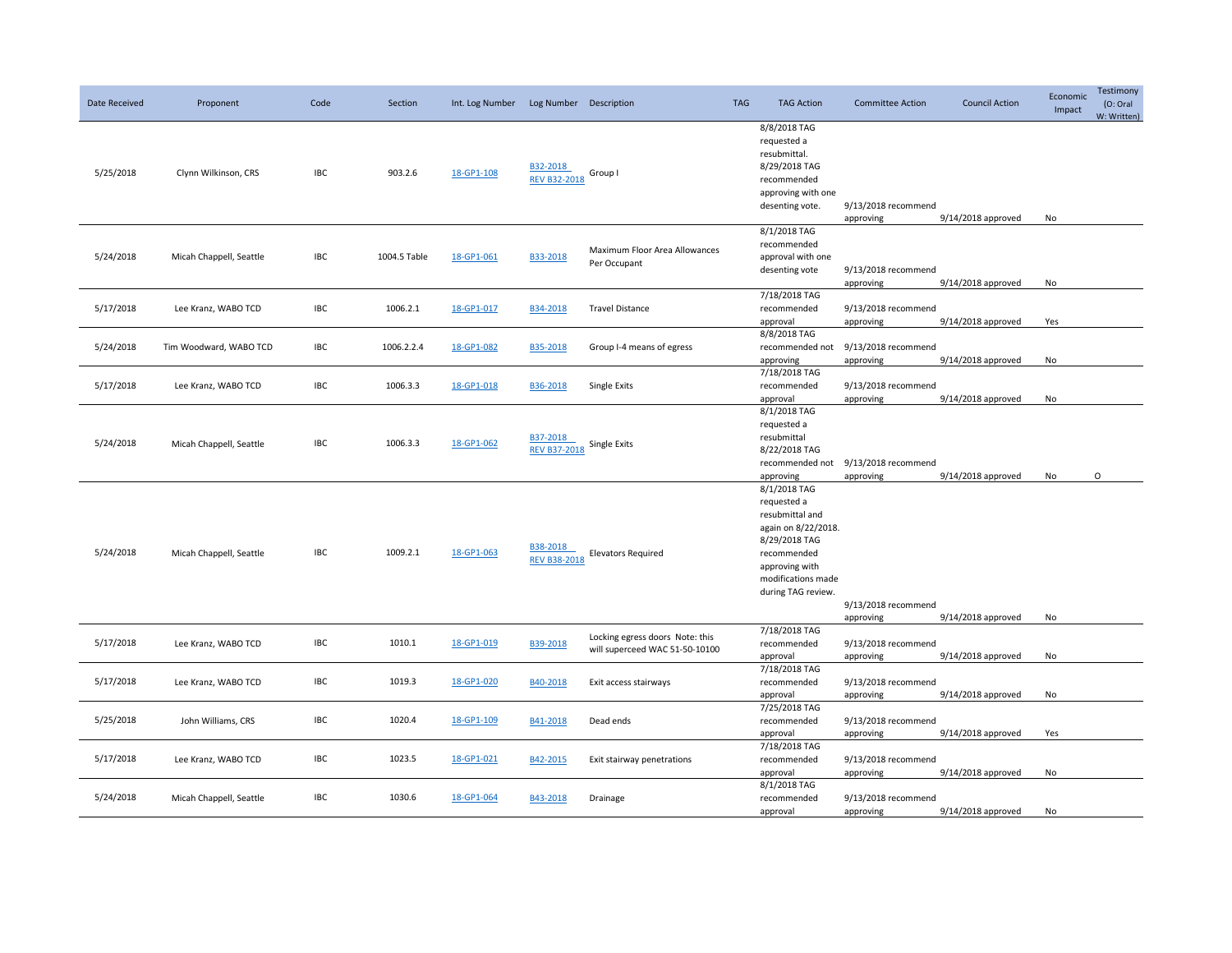| Date Received | Proponent            | Code       | Section   | Int. Log Number Log Number Description |                                         |                                     | <b>TAG</b> | <b>TAG Action</b>                                                                                                                                                                       | <b>Committee Action</b>          | <b>Council Action</b>   | Economic<br>Impact | Testimony<br>(O: Oral)<br>W: Written) |
|---------------|----------------------|------------|-----------|----------------------------------------|-----------------------------------------|-------------------------------------|------------|-----------------------------------------------------------------------------------------------------------------------------------------------------------------------------------------|----------------------------------|-------------------------|--------------------|---------------------------------------|
| 5/25/2018     | Clynn Wilkinson, CRS | <b>IBC</b> | 1103.2.13 | 18-GP1-116                             | B44-2018                                | <b>Scoping Requirements</b>         |            | 8/8/2018 TAG<br>requested a<br>resubmittal.<br>8/29/2018<br>proponent<br>withdrew<br>amendment<br>proposal.                                                                             | $\overline{\phantom{a}}$         | $\hspace{0.05cm}\ldots$ | No                 |                                       |
| 5/17/2018     | Lee Kranz, WABO TCD  | <b>IBC</b> | 1105.1    | 18-GP1-023                             | B45-2018<br><b>REV B45-2018</b>         | Power Doors                         |            | 8/22/2018 TAG<br>requested a<br>resubmittal.<br>8/29/2018 TAG<br>recommended<br>approving                                                                                               | 9/13/2018 recommend<br>approving | 9/14/2018 approved      | Yes                |                                       |
| 5/25/2018     | John Williams, CRS   | <b>IBC</b> | 1107.5    | 18-GP1-110                             | B46-2018<br>REV B46-50- Group 1<br>2018 |                                     |            | 7/25/2018 TAG<br>requested a<br>resubmittal.<br>8/29/2018 This was<br>combined with B47,<br>B48, B49 and B50-<br>2018 and TAG<br>recommended<br>approving.                              | 9/13/2018 recommend<br>approving | 9/14/2018 approved      | Yes                |                                       |
| 5/25/2018     | John Williams, CRS   | <b>IBC</b> | 1107.5.2  | 18-GP1-111                             | B47-2018<br><b>REV B46-50-</b><br>2018  | Group I-2 Nursing Homes             |            | 7/25/2018 TAG<br>requested a<br>resubmittal.<br>8/29/2018 This was<br>combined with B46,<br>B48, B49 and B50-<br>2018 and TAG<br>recommended<br>approving.                              | 9/13/2018 recommend<br>approving | 9/14/2018 approved      | Yes                |                                       |
| 5/25/2018     | John Williams, CRS   | IBC        | 1107.5.4  | 18-GP1-112                             | B48-2018<br><b>REV B46-50-</b><br>2018  | Group I-2 Rehabilitation Facilities |            | 7/25/2018 TAG<br>requested a<br>resubmittal.<br>8/29/2018 This was<br>combined with B46,<br>B47, B49 and B50-<br>2018 and TAG<br>recommended<br>approving.                              | 9/13/2018 recommend<br>approving | 9/14/2018 approved      | Yes                |                                       |
| 5/25/2018     | John Williams, CRS   | <b>IBC</b> | 1109.2    | 18-GP1-113                             | B49-2018<br><b>REV B46-50-</b><br>2018  | Toilet and bathing facilities       |            | 7/25/2018 TAG<br>requested a<br>resubmittal and<br>combine with B50-<br>2018. 8/29/2018<br>This was combined<br>with B46, B47, B48<br>and B50-2018 and<br>TAG recommended<br>approving. | 9/13/2018 recommend<br>approving | 9/14/2018 approved      | Yes                |                                       |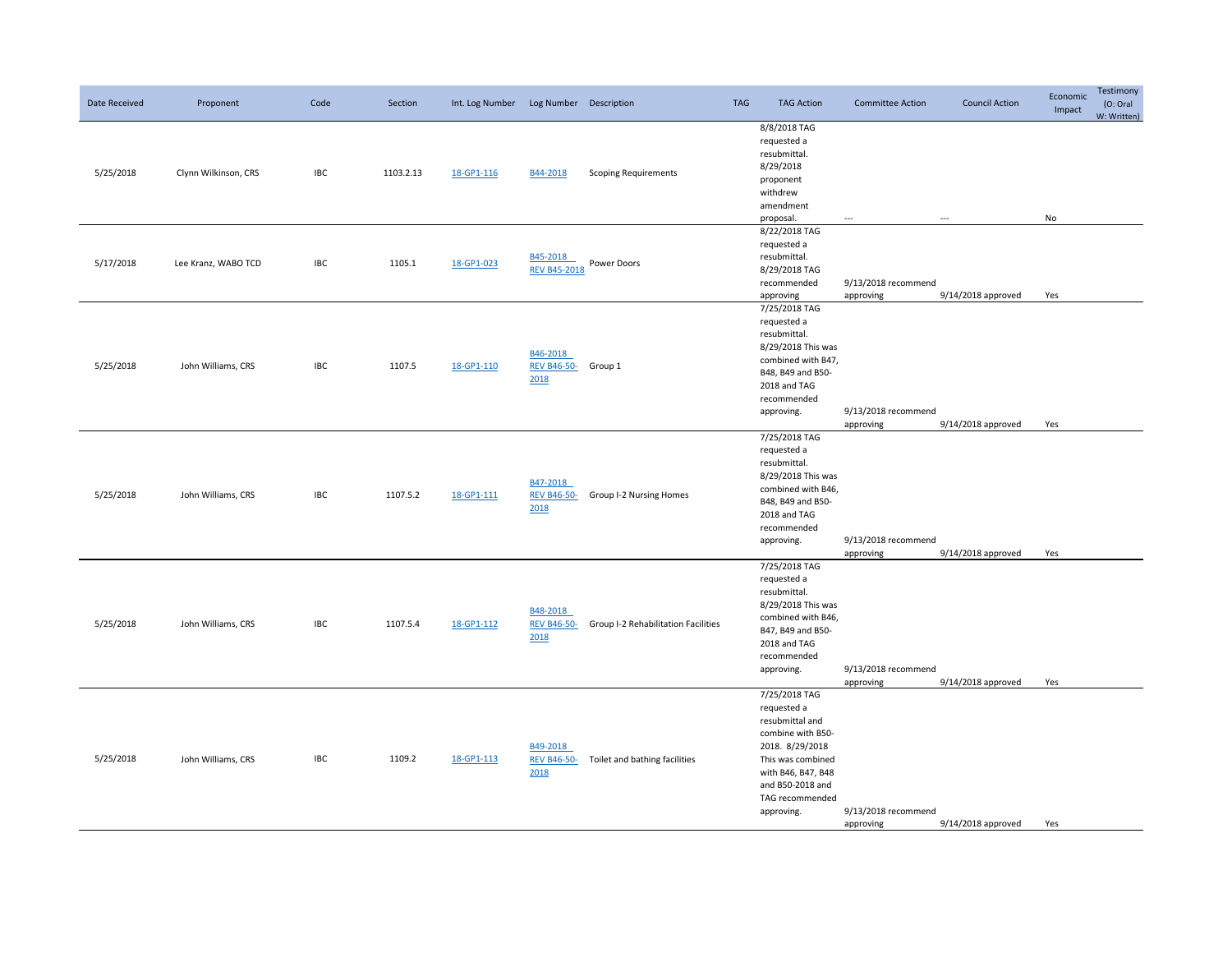| Date Received | Proponent                | Code       | Section       | Int. Log Number | Log Number Description                 |                                                                       | <b>TAG</b> | <b>TAG Action</b>                                                                                                                                                                       | <b>Committee Action</b>              | <b>Council Action</b>                           | Economic<br>Impact | Testimony<br>(O: Oral)<br>W: Written) |
|---------------|--------------------------|------------|---------------|-----------------|----------------------------------------|-----------------------------------------------------------------------|------------|-----------------------------------------------------------------------------------------------------------------------------------------------------------------------------------------|--------------------------------------|-------------------------------------------------|--------------------|---------------------------------------|
| 5/25/2018     | John Williams, CRS       | <b>IBC</b> | 1109.2.3      | 18-GP1-114      | B50-2018<br><b>REV B46-50-</b><br>2018 | Toilet and bathing facilities                                         |            | 7/25/2018 TAG<br>requested a<br>resubmittal and<br>combine with B49-<br>2018. 8/29/2018<br>This was combined<br>with B46, B47, B48<br>and B49-2018 and<br>TAG recommended<br>approving. | 9/13/2018 recommend<br>approving     | 9/14/2018 approved                              | Yes                |                                       |
| 5/17/2018     | Lee Kranz, WABO TCD      | <b>IBC</b> | 1206.1        | 18-GP1-032      | B51-2018                               | Sound Transmission                                                    |            | 7/18/2018 TAG<br>recommended<br>approval with one<br>desenting vote                                                                                                                     | 9/13/2018 recommend<br>approving     | 9/14/2018 approved                              | No                 |                                       |
| 5/17/2018     | Lee Kranz, WABO TCD      | IBC        | 1207.4        | 18-GP1-033      | B52-2018                               | <b>Efficiency Dwelling Unit</b>                                       |            | 7/18/2018 TAG<br>recommended<br>approval                                                                                                                                                | 9/13/2018 recommend<br>approving     | 9/14/2018 approved                              | No                 |                                       |
| 5/24/2018     | Micah Chappell, Seattle  | IBC        | 1207.4 (G128) | 18-GP1-068      | B53-2018                               | <b>Efficiency Dwelling Units</b>                                      |            | 8/1/2018 TAG<br>recommended<br>approval                                                                                                                                                 | 9/13/2018 recommend<br>approving     | 9/14/2018 approved                              | No                 |                                       |
| 5/24/2018     | Micah Chappell, Seattle  | <b>IBC</b> | 1207.4 (G129) | 18-GP1-069      | B54-2018                               | <b>Efficiency Dwelling Units</b>                                      |            | 8/1/2018 TAG<br>recommended<br>approval                                                                                                                                                 | 9/13/2018 recommend<br>approving     | 9/14/2018 approved                              | No                 |                                       |
| 12/30/2017    | <b>Hector Plata</b>      | IBC        | 1403.2/1404.2 | 18-GP1-010      | B55-2018                               | Water Protection - New Section -<br>Means of Drainage                 | IBC        | 5/23/2018TAG<br>Recommend<br>disapproval                                                                                                                                                | 9/13/2018 recommend<br>not approving | 9/14/2018 not approved No                       |                    |                                       |
| 2/12/2018     | Julius Carreon, Bellevue | IBC*       | 1604.5 Table  | 18-GP1-002      | B56-2018                               | Risk Category for I-4 Occupancies                                     | IBC        | <b>TAG Recommend</b><br>approval-off cycle<br>(4/25)                                                                                                                                    | $\overline{a}$                       | 7/27/2018 approved for<br>off-cycle rule making | No                 |                                       |
| 5/25/2018     | John Williams, CRS       | IBC        | 1604.5 Table  | 18-GP1-117      | <b>B57-2018 REV</b><br>B57-2018        | Risk Category of Buildings and<br>Other Structures                    |            | 8/1/2018 TAG<br>recommended<br>approval                                                                                                                                                 | 9/13/2018 recommend<br>approving     | 9/14/2018 approved                              | Yes                |                                       |
| 3/1/2018      | Lee Kranz, WABO TCD      | IBC        | 1613.4        | 18-GP1-006      | B58-2018                               | System Specific Requirements for<br>Increased Structural Height Limit | <b>IBC</b> | 5/23/2018 TAG<br>Recommend<br>approval                                                                                                                                                  | 9/13/2018 recommend<br>approving     | 9/14/2018 approved                              | Yes                | W                                     |
| 2/26/2018     | Lee Kranz, WABO TCD      | IBC*       | 1613.5        | 18-GP1-005      | B59-2018                               | System Specific Requirements for<br>Increased Structural Height Limit | IBC        | 5/23/2018 TAG<br>Recommend for<br><b>Emergency Rule</b>                                                                                                                                 |                                      | 9/14/2018 approved for<br>off-cycle rule making | Yes                | W                                     |
| 5/10/2018     | Chris Seaman, Tacoma FD  | IBC        | 1705.12.6     | 18-GP1-014      | B60-2018                               | Plumbing, Mechanical and<br><b>Electrical Components</b>              |            | 5/23/2018 TAG<br>Recommend<br>approval                                                                                                                                                  | 9/13/2018 recommend<br>approving     | 9/14/2018 approved                              | Yes                |                                       |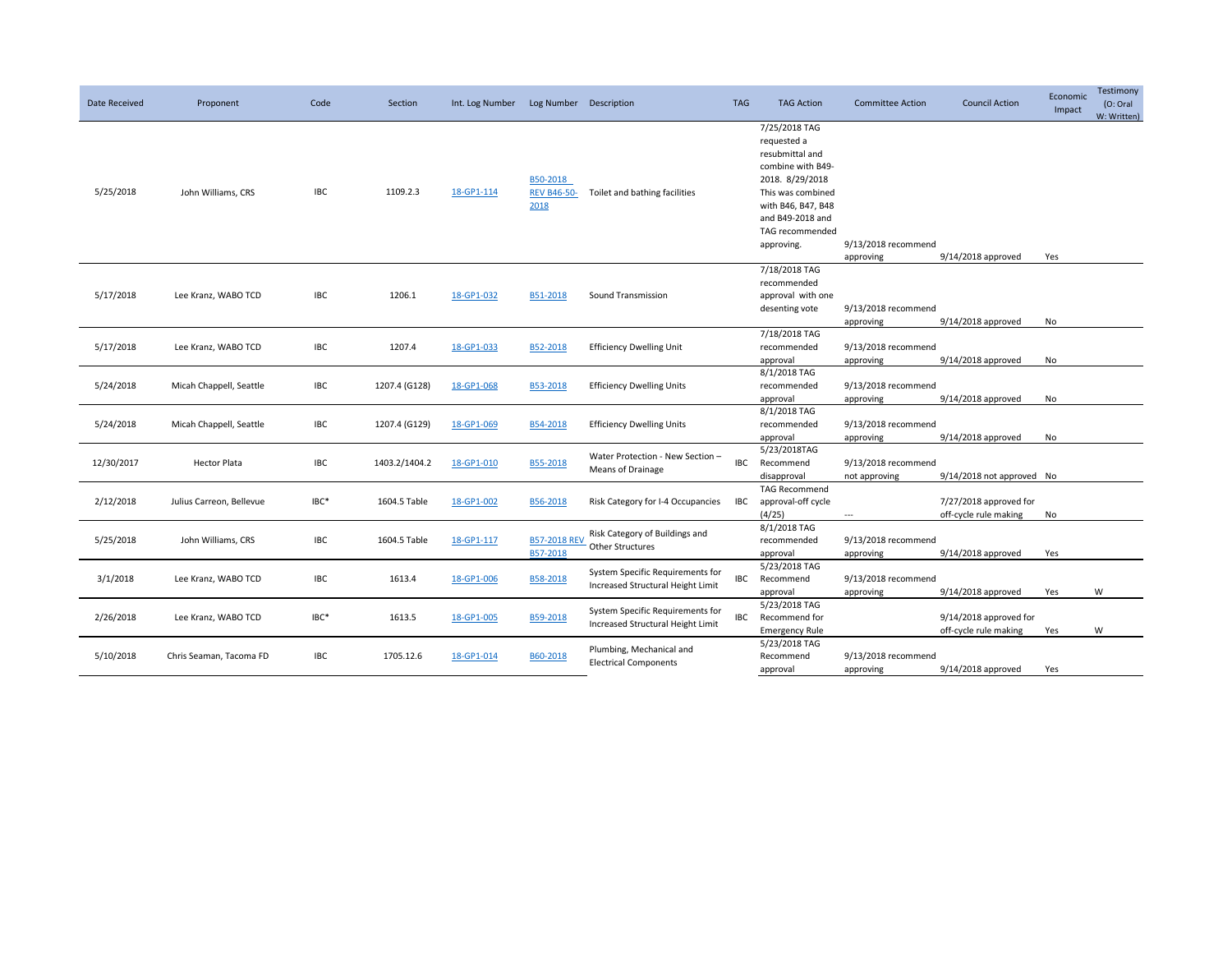| Date Received | Proponent               | Code       | Section                          | Int. Log Number | Log Number Description          |                                  | <b>TAG</b> | <b>TAG Action</b>                                                                                                                                                                                                                                                                                                  | <b>Committee Action</b>                              | <b>Council Action</b>                            | Economic<br>Impact | Testimony<br>(O: Oral<br>W: Written) |
|---------------|-------------------------|------------|----------------------------------|-----------------|---------------------------------|----------------------------------|------------|--------------------------------------------------------------------------------------------------------------------------------------------------------------------------------------------------------------------------------------------------------------------------------------------------------------------|------------------------------------------------------|--------------------------------------------------|--------------------|--------------------------------------|
| 4/11/2018     | Jyoti Naik              | <b>IBC</b> | 2902 and 1109                    | 18-GP1-016      | B61-2018<br><b>REV B61-2018</b> | Separate Facilities              |            | 6/20/2018 TAG<br>requested a<br>resubmittal.<br>7/18/2018 TAG<br>requested a rewrite.<br>8/22/2018 on a vote<br>of 4 yes and 3 no<br>the TAG requested<br>a resubmittal<br>restricted to the<br>text of option 2<br>exception 5.<br>8/29/2018 TAG<br>Recommend<br>approval                                         | 9/13/2018 recommend<br>approving                     | 9/14/2018 approved                               | No                 |                                      |
| 5/24/2018     | Micah Chappell, Seattle | <b>IBC</b> | 2902.7, 202, 1109.5.1 18-GP1-070 |                 | B62-2018<br><b>REV B62-2018</b> | <b>Bottle Filling Stations</b>   |            | 8/1/2018 TAG<br>recommended<br>approval (Note:<br>After the meeting<br>the proponent<br>requested a<br>resubmittal to clean<br>up the reason<br>statement. The<br>modified proposal<br>will need to be<br>reviewed by the<br>TAG. 8/29/2018<br><b>TAG Recommend</b><br>approval as<br>amended during<br>TAG review | 9/13/2018 recommend                                  |                                                  |                    |                                      |
| 5/25/2018     | Karen Steward, VRFA     | <b>IBC</b> | 3001.6 NEW                       | 18-GP1-180      | B63-2018<br><b>REV B63-2018</b> | General Elevator required        |            | 8/29/2018 TAG<br>Recommend not                                                                                                                                                                                                                                                                                     | approving<br>9/13/2018 recommend                     | 9/14/2018 approved<br>9/14/2018 not approved Yes | No                 | W                                    |
| 5/25/2018     | Eric Vander Mey         | IBC        | 3005.2                           | 18-GP1-214      | B64-2018<br><b>REV B64-2018</b> | Venting                          |            | approving<br>8/1/2018 TAG<br>recommended<br>approval based on<br>changing "Branch"<br>to "source".                                                                                                                                                                                                                 | not approving<br>9/13/2018 recommend<br>approving    | 9/14/2018 approved                               | No                 |                                      |
| 5/25/2018     | Eric Vander Mey         | <b>IBC</b> | 3009.3                           | 18-GP1-215      | B65-2018<br><b>REV B65-2018</b> | <b>Elevator Hoistway Venting</b> |            | 8/8/2018 TAG<br>requested a<br>resubmittal and<br>combine with B66-<br>2018 and getting<br>stakeholder<br>feedback.<br>8/22/2018 TAG<br>approving.                                                                                                                                                                 | recommended not 9/14/2018 recommend<br>not approving | 9/15/2018 not approved No                        |                    |                                      |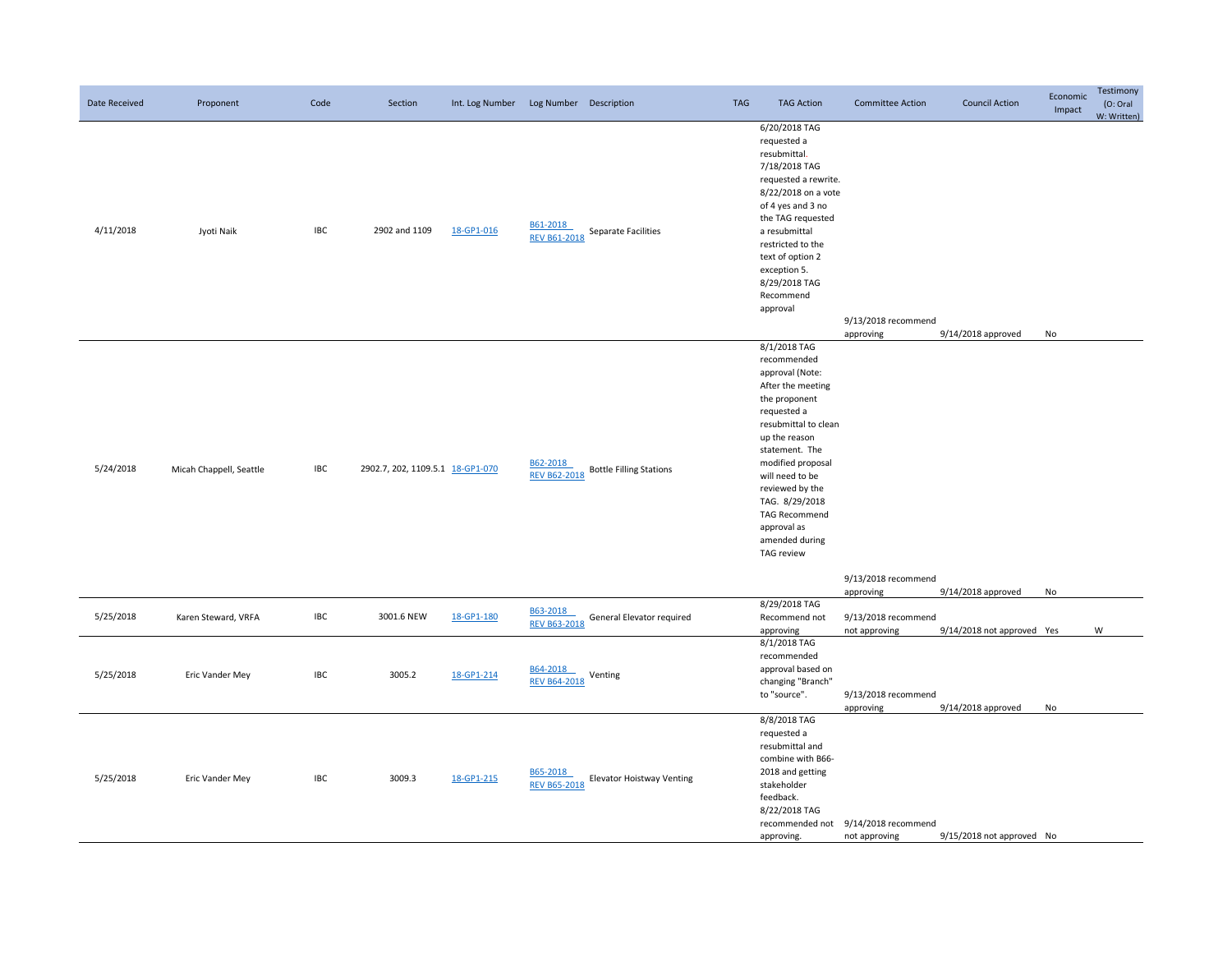| Date Received | Proponent                  | Code       | Section                      | Int. Log Number Log Number Description |                                       |                         | <b>TAG</b> | <b>TAG Action</b>                                                                                                                                                                                                   | <b>Committee Action</b>          | <b>Council Action</b>                                                                                                                | Economic<br>Impact | Testimony<br>(O: Oral<br>W: Written) |
|---------------|----------------------------|------------|------------------------------|----------------------------------------|---------------------------------------|-------------------------|------------|---------------------------------------------------------------------------------------------------------------------------------------------------------------------------------------------------------------------|----------------------------------|--------------------------------------------------------------------------------------------------------------------------------------|--------------------|--------------------------------------|
| 5/25/2018     | Eric Vander Mey            | <b>IBC</b> | 3009                         | 18-GP1-216                             | B66-2018<br><b>REV B66-2018</b>       | <b>HOISTWAY VENTING</b> |            | 8/8/2018 TAG<br>requested a<br>resubmittal and<br>combine with B65-<br>2018 and getting<br>stakeholder<br>feedback.<br>8/22/2018 TAG<br>recommended<br>approval                                                     | 9/13/2018 recommend<br>approving | 9/14/2018 approved                                                                                                                   | Yes                |                                      |
| 5/22/2018     | Terry Beals, Sound Transit | IBC/IFC    | 3101/IFC 3801                | 18-GP1-048                             | BF01-2018<br>REV BF01-<br>2018        | <b>NFPA 130</b>         |            | 7/25/2018 TAG<br>recommended off-<br>cycle rule making by<br>the SBCC                                                                                                                                               | ---                              | 7/27/2018 Approved for<br>off-cycle rule making                                                                                      | Yes                |                                      |
| 5/22/2018     | Jeffrey Hamlett            | IBC*/IFC   | Mass Timber                  | 18-GP1-050                             | BF02-2018                             | Mass Timber             |            | Note: This has<br>parrallel paths, one<br>for the 2015 Codes<br>and one for the<br>2018 Codes.<br>8/29/2018 TAG<br>Recommend<br>approval of the<br>2018 amendments.                                                 | approving 2018<br>Amendments     | 7/27/2018 the 2015<br>Amendments Approved<br>9/13/2018 recommend for off-cycle rule making.<br>9/14/2018 approved<br>2018 Amendments | No                 | $\circ$                              |
| 5/25/2018     | Eric Vander Mey            | IBC[F]     | 902.1.1 & 913.2.1 18-GP1-212 |                                        | BF03-2018<br><b>REV BF03-</b><br>2018 | Access                  |            | 8/8/2018 TAG<br>requested a<br>resubmittal.<br>8/22/2018 TAG<br>recommrnded going<br>with Belview's<br>language.<br>8/29/2018 TAG<br>approved<br>resubmittal and<br>requested<br>coordination with<br>the Fire Code | 9/13/2018 recommend<br>approving | 9/14/2018 approved                                                                                                                   | No                 |                                      |
| 5/25/2018     | Eric Vander Mey            | IBC [F]    | 2702.1.5                     | 18-GP1-213                             | BF04-2018<br><b>REV BF04-</b><br>2018 | Load duration           |            | 8/8/2018 TAG<br>requested a<br>resubmittal.<br>8/22/2018 TAG<br>recommended<br>going with the<br>"exception option<br>and resubmit.<br>8/29/2018 TAG<br>Recommend<br>approval                                       | 9/13/2018 recommend<br>approving | 9/14/2018 approved                                                                                                                   | No                 |                                      |